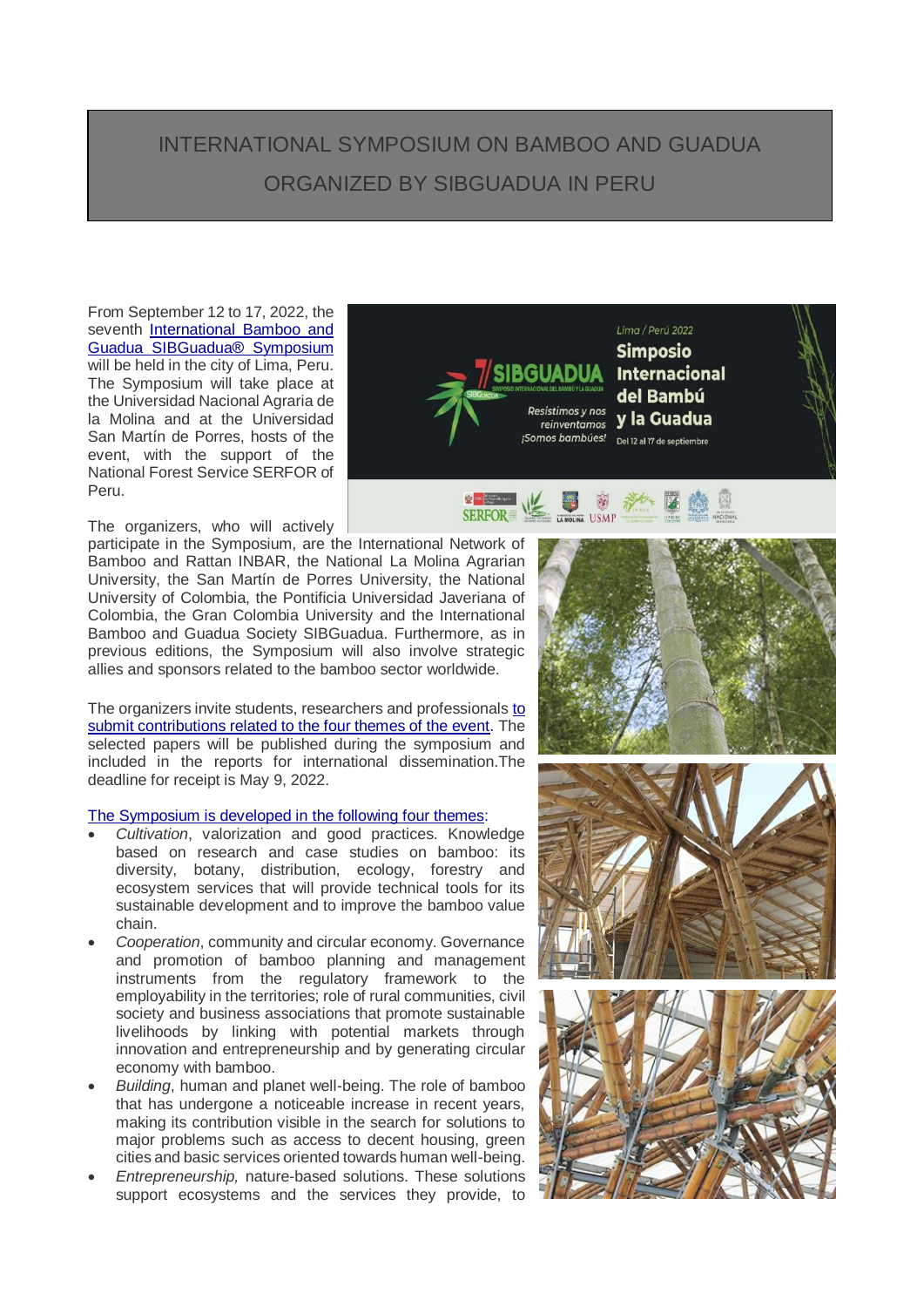respond to various societal challenges such as climate change, food security or disaster risk; bamboo is a resource capable of offering these solutions and the wide range of products and processes for industrial development make it an effective alternative.

Th[e Bamboo Center in Peru \(CBP\)](https://www.usmp.edu.pe/centro_bambu_peru/nosotros.php) implemented by the Institute of Housing, Urbanism and Construction of the San Martín de Porres University, which hosts the Symposium, is a point of reference for its great experience in bamboo construction in the country. The Center was created in 2012 with the support of the International Network for Bamboo and Rattan, INBAR, (Regional Office for Latin America and the Caribbean), as a virtual and physical space where multidisciplinary information on bamboo is disseminated, concerning issues as forest management and the variety of uses, techniques and products based on this material. The Center is also a portal where the [projects carried out,](https://www.usmp.edu.pe/centro_bambu_peru/vivienda.php) the national actors involved, as well as the research implemented, are documented and diffused.

In the [library section](https://www.usmp.edu.pe/centro_bambu_peru/informacion_tecnica.php) of the Bamboo Center in Peru website a wide range of materials and tools on bamboo are displayed concerning biology and forestry, economics and transformation, architecture and construction. It also presents publications from Colombia, Ecuador and from INBAR.

[The International Society of Bamboo and Guadua –](https://www.sibguadua.org/nuestra-hisoria/) SIBGuadua

is a non-profit organization that involves professionals through the promotion of the correct use, study and dissemination of bamboo and the guadua. In 2019, the Sixth Symposium organized by SIBGuadua hosted by the Central University of Ecuador in Quito (Ecuador), registered more than 250 participants, 34 academic speakers and 23 keynote speakers from countries such as Brazil, Chile, Colombia, Costa Rica, Ecuador, United States, Holland, Mexico, Peru, Italy, United Kingdom and Syria, among others.

The International Network of Bamboo and Rattan [INBAR is an](https://www.inbar.int/about-inbar/)  [intergovernmental organization](https://www.inbar.int/about-inbar/) established in 1997 in Bejing, China. It includes [48 Member States](https://www.inbar.int/about-inbar/inbarmembership/) most of which are producers of bamboo and rattan. In addition to its Secretariat headquarters in China, INBAR has Regional Offices in Cameroon, Ecuador, Ethiopia, Ghana and India. [Guided by its](https://www.inbar.int/about-inbar/mission-strategy/#1)  [2015-2030 Strategy,](https://www.inbar.int/about-inbar/mission-strategy/#1) INBAR's priority is to work with countries to focus on the use of bamboo and rattan as strategic resources that support sustainable development and their green economy action plans.

The [Resources section](https://www.inbar.int/resources/) of the INBAR website presents a wide range of publications, books, articles and technical documents on the different aspects related to the cultivation and use of bamboo and rattan, produced by experts from around the world.

## **To know more**

[International Bamboo and Guadua SIBGuadua®️](https://www.sibguadua.org/7simposio/) Symposium

[To submit contributions](https://www.sibguadua.org/7simposio/convocatorias/)